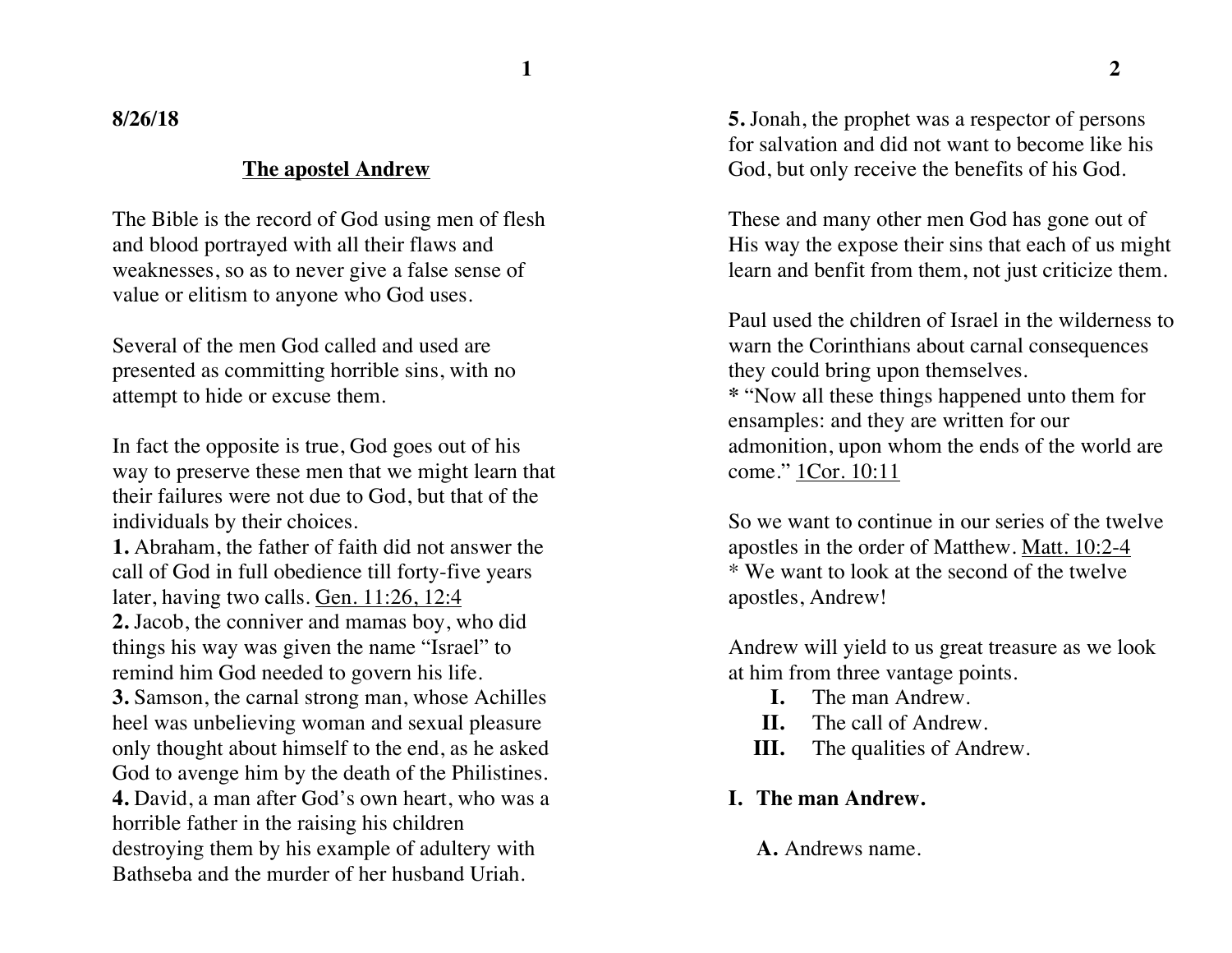- **1.** His name Andrew "andreas", means manly.
- **2.** His physical appearance must of been strong and rugged, a fisherman by trade.
- **3.** His name appears thirteen times in the New Testament and always in the first of the three group of the twelve.
	- **a.** Matthew and Luke have Andrew second after Peter, who is first on all four lists. Matt. 10:2-4; Mk. 3:16-19; Lk. 6:14-16; Acts 1:13
	- **b.** Mark and Luke in Acts list Andrew fourth, after John.
	- **c.** Andrew's name is most prominent in the gospel of John's gospel, five times. Jn. 1:40, 44; 6:8; 12:22 twice.
		- **\*** There are only two times his name is mentioned with the inner circle of the three outside of the listing of the apostles. Mk. 13:3; Acts 1:13
- **4.** His name is found within the inner circle in all four lists. Matt. 10:2-4; Mk. 3:16- 19; Lk. 6:14-15; Acts 1:13
	- **a.** Andrew was in the inner circle of the four, Peter, James, John and Andrew, though the order will vary.
	- **b.** But though Andrew was in the inner circle of the four, it seems he was not in the inner circle of the three.
	- **c.** Andrews name varies in order of the lists, but Peters name never varies, he

is first always and the leader of the four and the leader of the twelve.

- **B.** Andrews home.
	- **1.** He was from Bethsaida of Galilee. Jn. 1:44
		- **a.** Bethsaida was located in the northeast end of the Sea of Galilee.
		- **b.** Philip rebuilt the city and named it Bethsaida Julias, after the daughter of Augustus and was populated by both Jews and Gentiles.
		- **c.** The city maintained a close business and cultural relationship with Galilee, the territory of Philip's brother Herod Antipas.
			- **\*** In view of the city's cultural and business dealings, it is without doubt that Andrew spoke Greek and Aramaic, as well as Peter.
	- **2.** His father's name was Jonah or John in the Greek. Jn. 1:42; 21:15, 16, 17
		- **a.** He had a fishing business with his two sons, Andrew and Peter. Mk. 1:16-20; Lk. 5:10
		- **b.** He must have had a good business, his partners were the sons of Zebedee. Lk. 5:7
		- **c.** He also had hired servants implying a prosperous business. Mk. 1:20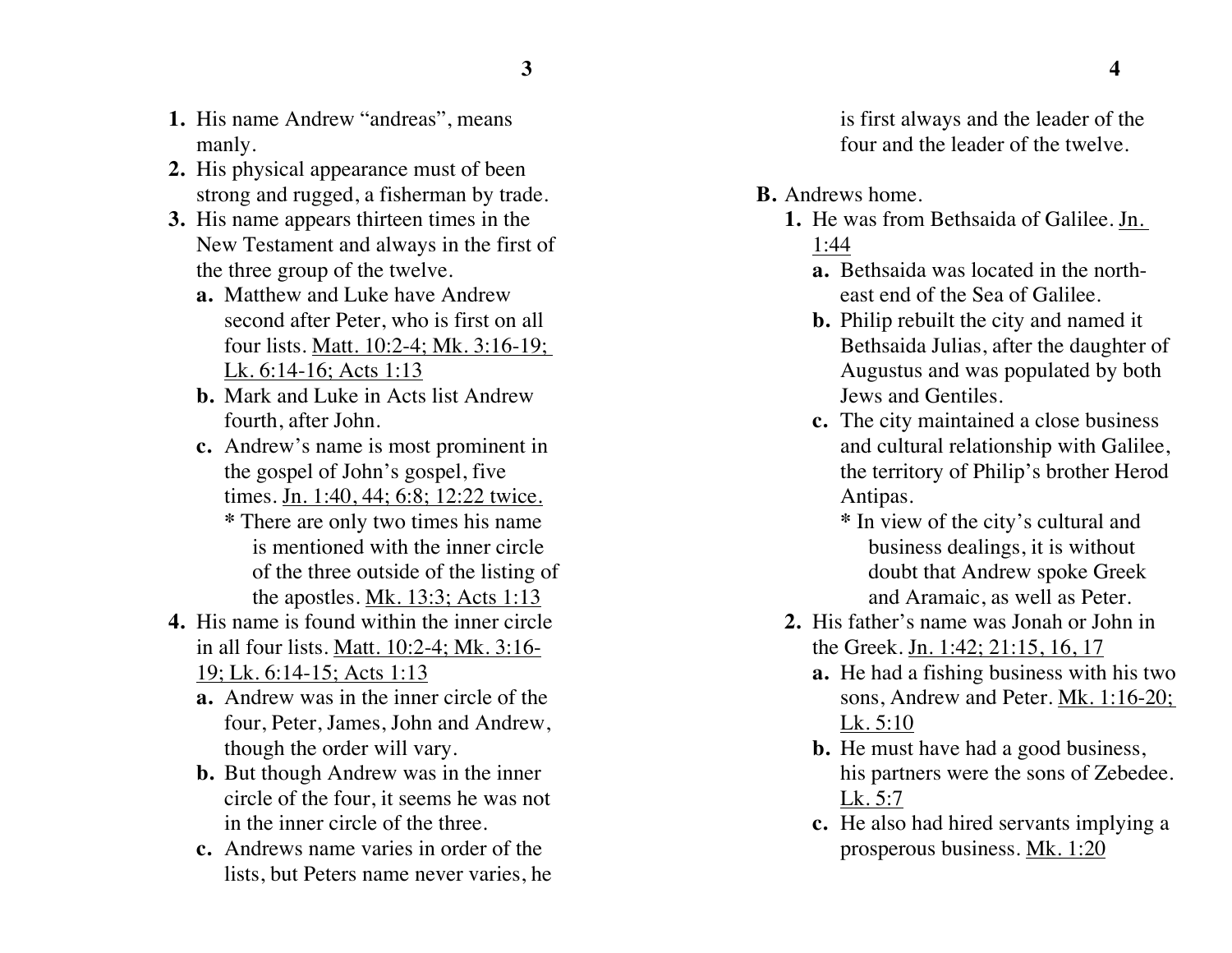- **3.** His identity was always in relation to this brother Peter.
	- **a.** He is referred to as "Andrew, Simon Peter's brother", much of the time.
	- **b.** John tells us, "One of the two who heard John speak and followed Him was Andrew, Simon Peter's brother". Jn 1:40; 6:8
		- **1)** Peter is mentioned first, probably indicates he is the older of the two.
		- **2)** Though Aaron is called the brother of Moses, he was in fact the older.
	- **b.** Peter is also said to be his brother, "And as He walked by the Sea of Galilee, He saw Simon and Andrew his brother casting a net into the sea; for they were fishermen. Mk. 1:16 **\*** But the common label for Andrew was "Simon Peter's brother"!

**C.** Andrews brother.

- **1.** Andrew and Peter were raised in the same home.
- **2.** Andrew and Peter had the same father and mother, the same gene pool.
- **3.** Andrew and Peter had the same trade, fishermen.
- **4.** Andrew and Peter without doubt had most of the same experiences.
- **5.** Andrew and Peter most likely were always together throughout their lives.
- **6.** Andrew and Peter, nevertheless were two complete different individuals.
	- **a.** Andrew was more peaceful, while Peter was more energetic.
	- **b.** Andrew was one who did what he had to do, while Peter was always attempting to lead.
	- **c.** Andrew was more stable, while Peter was more vacillating.
	- **d.** Andrew was focused more on the individual, while Peter was focused more on the task.
- **7.** Andrew and Peter were like night and day, yet God used them both.

#### **Illustration**

There have been ministers of incredible giftedness by God who have preached in times past, but due to the choosing of God they have been eclipsed by other preachers that God chose to use as beacon lights for that generation, yet they have served faithfully and passionately in contentment, for the glory of God, knowing their call and gifts.

#### **Application**

**1.** We must be oh so careful to not confuse the respecting of persons that clearly is sin, with wisdom and understanding about the different levels of close intimate dealings with individuals in ministry based on several things.

**a.** God's gifts.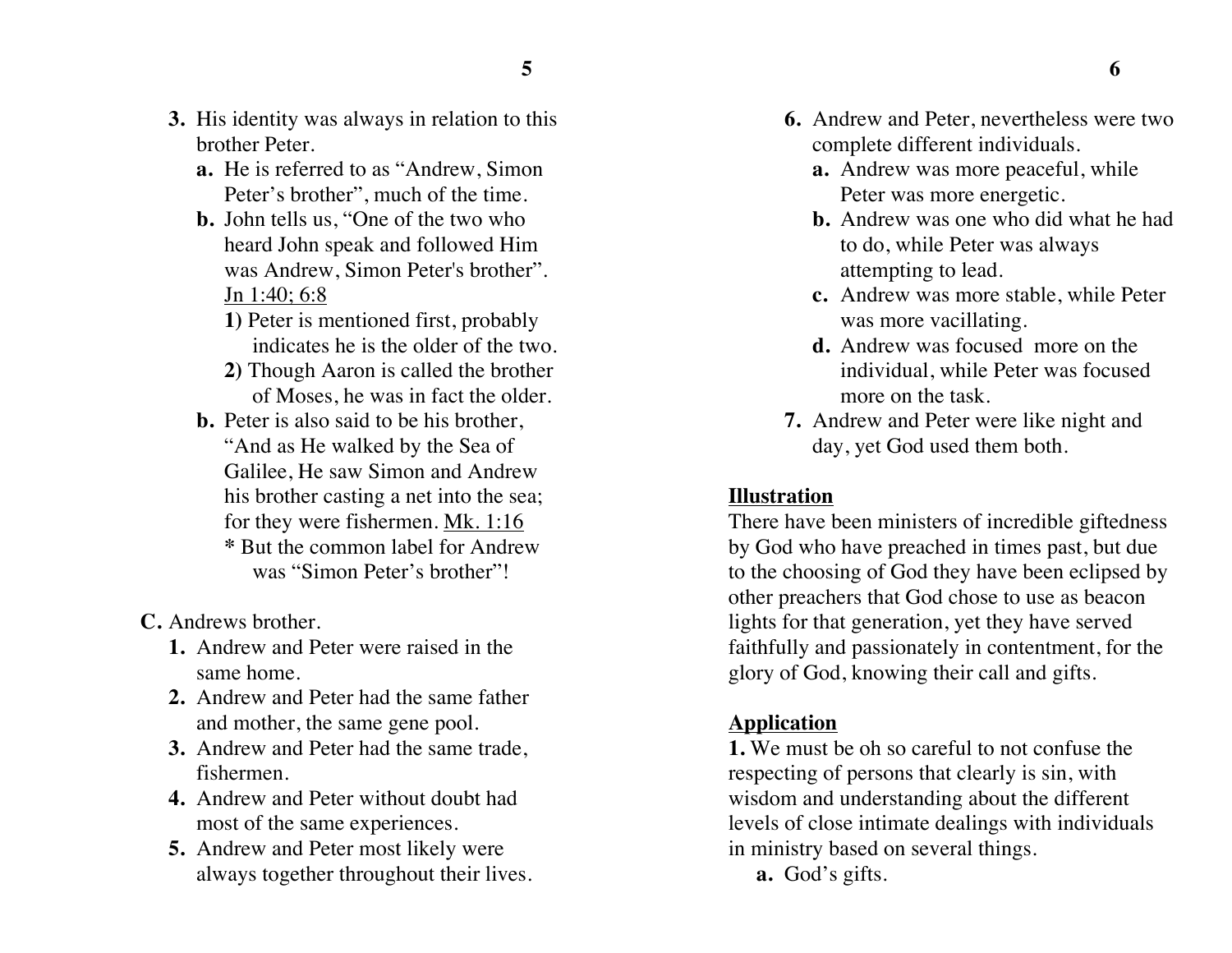**7 8**

- **b.** God's call.
- **c.** God's purposes.
- **d.** God's wisdom.
- **e.** God's qualifications.
	- **\*** God knowing a leader can not be as involved or intimate with everyone on the same level, it is humanly impossible, even our Lord was very intimate with the four of the twelve and the closest with three of the four!

**2.** We must never class ourselves or compare ourelves with those who commend themelves among themselves or we will be unwise as Paul says. 2Cor. 10:12

- **a.** The comparison is Christ.
- **b.** The call is God's will.
- **c.** The competence is God's enablement.

**3.** We must recognize the different personalities in the body of Christ, like the gifts of the Spirit.

- **a.** But we must never tolerate outright sin, to be insensitive or abuse our power and position in defense of different personalities.
	- **\*** Each personality has it's drawbacks and dangers, we must not be ignorant to them!
- **b.** Andrew type individuals are more reserved.
- **c.** Andrew type individuals can go unnoticed and it does not bother them.
- **d.** Andrew type individuals do not need constant affirmation and approval by man.
- **e.** Andrew type individuals just do what they are called to do, with contentment.
- **4.** We must never extend our ministry beyond what God has called us to, but only what God directs us that God alone receives the glory. 2Cor. 10:14-17
	- **a.** One of the traps that a person or pastor can fall into is to do ministry simply because others invite him to go and never are personally directed by the Lord, becoming more of a buddy plan traveling pattern.
		- **\*** The accountability for the motive behind the amount of ministry travel in the modern day church is going to be quite interesting at the Bema-Seat of Christ.
	- **b.** If God directs you, He will open the doors and provide the resources to accomplish it, He is not the author of confusion. 1Cor. 14:33
	- **c.** One of the problems with making great appeals and manipulating the people like a car salesman to pay for what you believe is God's work is that you arrive at a point where you don't know how much is God's doing and how much is your own doing.
	- **d.** The work of God has then turned into a striving to attain and therefore there must be an ever striving to maintain.
		- **1)** That is a dangerous way to do ministry, for all you are interested in is to keep the machine going, your own ministry, your own vision with statistics, numbers, top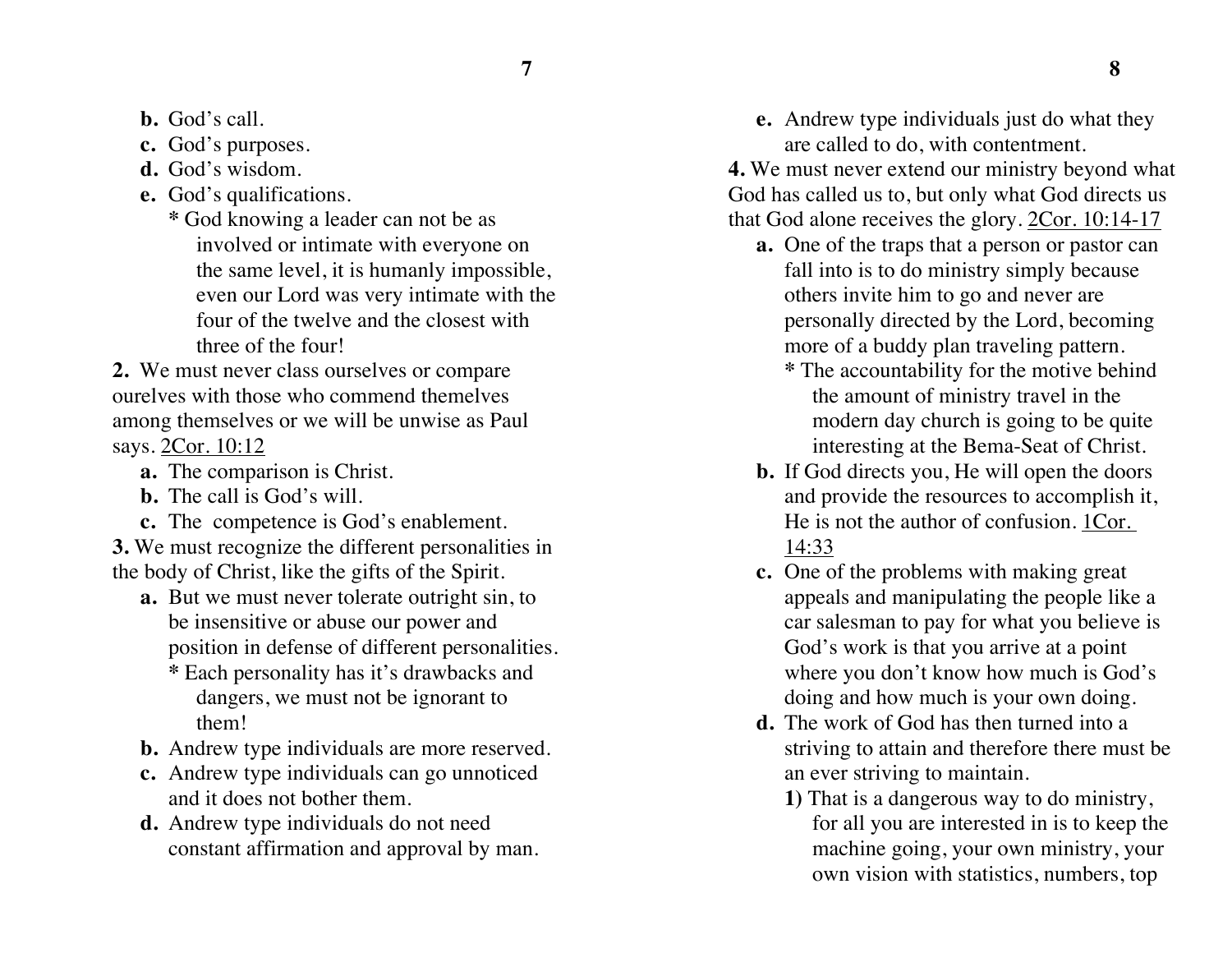name musicians and well known Pastors of thriving churches!

- **2)** If the church of Mecedonia that was poor as poor could be were present today, their Pastor would not be asked to speak or even sit on the platform of some of these crusades, nor would they be considered significant in their giving!
- **e.** Andrew type servants serve and do only what God calls them to do enjoyably!

# *This was Andrew!*

# **II. The call of Andrew.**

- **A.** There was a first call to Andrew's life, his coming to Jesus. Jn. 1:35-42
	- **1.** John the Baptist was standing with two of his disciple. vs. 35
		- **a.** Andrew had already made a commitment to the repentance of John's preaching as we have seen.
		- **b.** A disciple is a learner, it must be first before one can be an apostle, sent out!
	- **2.** John seeing Jesus walking, said, "Behold the Lamb of God". vs. 36
		- **a.** He was all the Old Testament had prophesied about. Heb. 10:7
		- **b.** He was God Incarnate. Jn. 1:1-14
	- **3.** The two disciple heard John and followed Jesus, seeing them He asked,

"What do you seek?", and they said, "Where are You staying?". vs. 37-38"

- **\*** One day a certain scribe came and said to Him, "Teacher, I will follow You wherever You go." And Jesus said to him, "Foxes have holes and birds of the air *have* nests, but the Son of Man has nowhere to lay His head." Matt. 8:19-20
- **4.** Jesus told them to come and see and they remained with Him that day, it was about the tenth hour. vs. 39

**a.** The time was about four P. M.

- **b.** They spent the rest of the day.
- **5.** One of the two is identified as Andrew, Simon Peter's brother, the other is John. vs. 40
- **6.** The first thing that Andrew does is to find his brother Peter, declaring to him that they had found the Christ and brought him to Jesus. vs. 41-42
	- **a.** When Jesus looked at Peter, He said, "You are Simon the son of Jonah, You shall be called Cephas", which is translated a stone.
	- **b.** Andrew and Peter lived together and probably were inseparable. Mk. 1:29
- **7.** John goes out of his way to indicate the sequential order of the events by days, so we can be sure that Andrew was most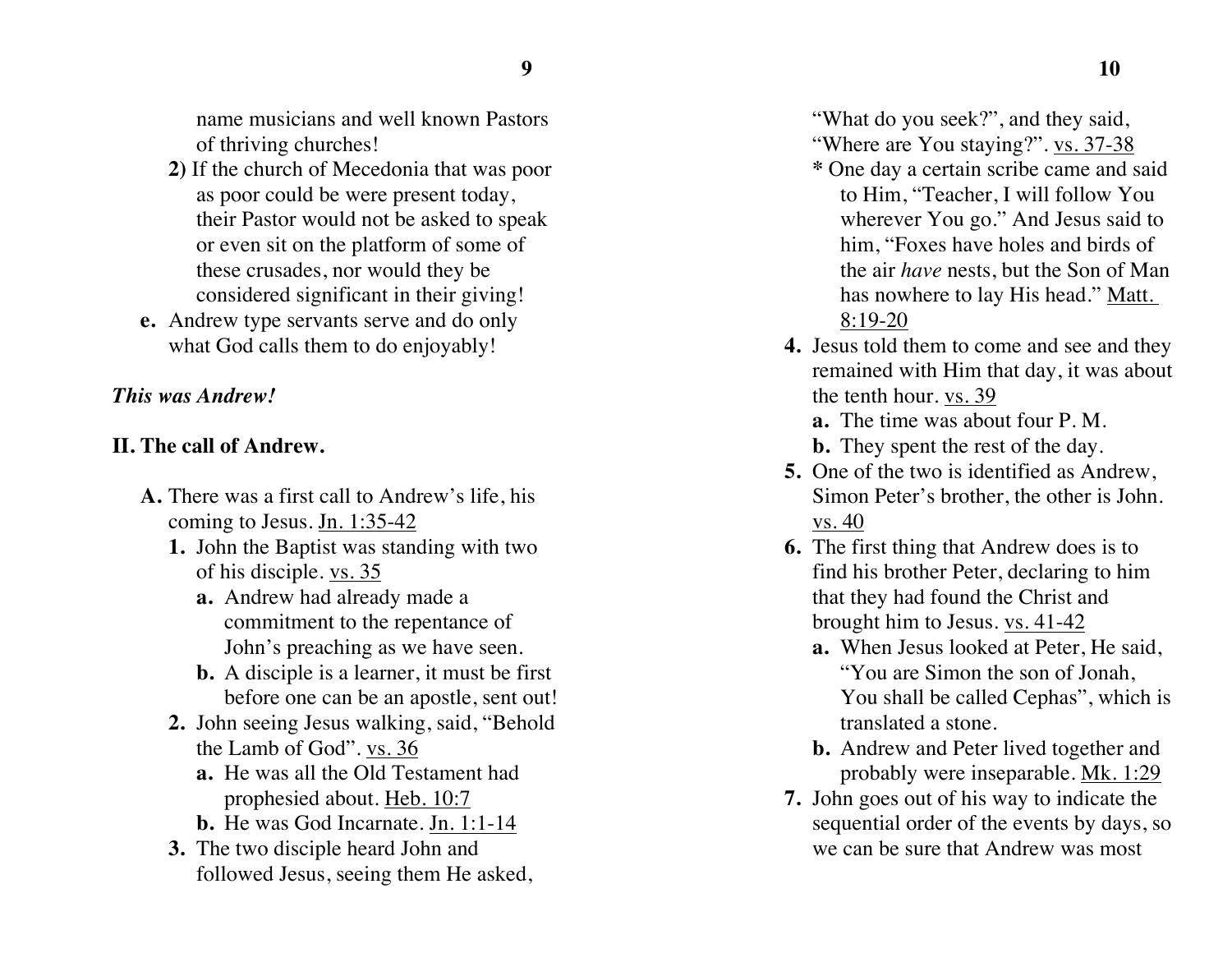likely with Jesus in the following places and events.

- **a.** Andrew was probably present at the wedding feat at Cana. Jn. 2:2
- **b.** Andrews was at Capernaum. Jn. 2:12
- **c.** Andrew was at the Passover in Jerusalem. Jn. 2:13
- **d.** Andrew was at the baptizing in Judea and possibly one of the ones who baptized, for Jesus never baptized in water. Jn. 3:22; 4:2
- **e.** Andrew was in Samaria when Jesus spoke to the woman at the well. Jn. 4:5
- **f.** Andrew is always in the background, not the center of attention.
- **B.** There was a second call to Andrew's life, the call to his apprenticeship or internship. Matt. 4:12, 18-20; Mk. 1:14, 16-18
	- **1.** John the Baptist had been cast into prison by Herod. Matt. 4:12; Mk. 1:14 **\*** Jesus came to Galilee preaching the gospel of the Kingdom of God.
	- **2.** Jesus walking by the Sea of Galilee, saw two brother, Simon called Peter, and Andrew his brother, casting a net into the sea; for they were fishermen. Matt. 4:18; Mk. 1:16
- **3.** Jesus said to them, "Follow Me, and I will make you fishers of men." Matt. 4:19; Mk. 1:17
- **4.** They immediately left their nets and followed Him. Matt. 4:20, Mk. 1:18
- **5.** Andrew was to be a learner of Jesus first.
- **C.** There was a third call to Andrew's life, the call to be one of the twelve apostles. Matt. 10:2; Mk. 3:18; Lk. 6:14; Acts 1:13
	- **1.** This was their first sending, their final would comes after the resurrection.
	- **2.** The context in Matthew's gospels is after the declaration by Jesus that the harvest if truly plentiful, but that the labors are few and they were to pray to the Lord of the harvest to sent out laborers into His harvest. Matt. 9:37-38
		- **\*** Jesus told them not to go to the Gentiles, but rather to the lost sheep of the house of Israel, preaching the kingdom of heaven was at hand. Matt. 10:6-8
	- **3.** The apostle Andrew was the only one who made any attempt to do his part in the feeding of the five-thousand as he brought the five barley loaves and two small fish. Jn. 6:8-9
	- **4.** The apostle Andrew was the one Philip turn to when some Greeks who came to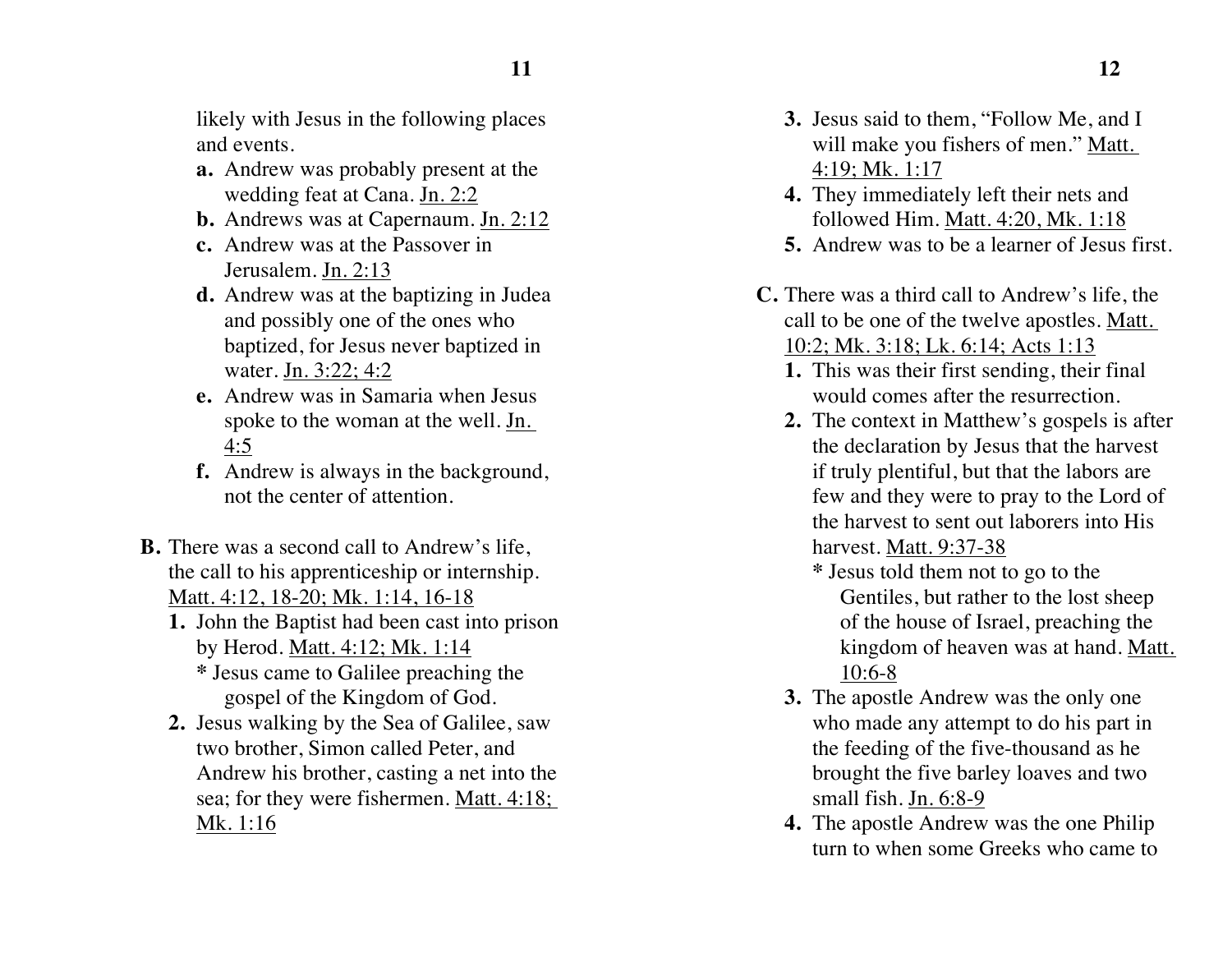worship at the feast approached him about seeing Jesus. Jn. 12:20-22

- **a.** Andrew and Philip were both from Bethsaida, but Andrew was in the inner circle of the four.
- **b.** Andrew was one who was always bringing people to Jesus.
- **5.** Andrew was one of the four disciples on the Mount of Olives, who asked the Lord about the end times, "Now as He sat on the Mount of Olives opposite the temple, Peter, James, John, and Andrew asked Him privately, "Tell us, when will these things be? And what will be the sign when all these things will be fulfilled?" Mk. 13:3-4
	- **\*** This is one of the two times his name is mentioned with the inner circle of the three, outside of the listing of the apostles. Mk. 13:3; Acts 1:13
- **6** Andrew was with the disciples after the Lord's ascension. Acts 1:13
	- **\*** "And when they had entered, they went up into the upper room where they were staying: Peter, James, John, and Andrew; Philip and Thomas; Bartholomew and Matthew; James the son of Alphaeus and Simon the Zealot; and Judas the son of James."
- **7.** Andrew according to tradition preached in Scythia, Greece, Asia Minor and

Thrace, and to have been crucified at Patrae in Achaia for his rebuke of Aegeas for obstinate adherence to idolatry.

- **a.** He was nailed to a cross like an X, hence the name St. Andrews cross.
- **b.** He was an ever faithful messenger of the gospel and reportedly preached for the duration of two days till his death.

## **Illustration**

Napoleon was so enamored of the sweet smell of success that he used 54 bottles of cologne a month and carried them with him to his battlefields. One would think that on a windy day the odor would have alerted the enemy of his presence. **#4841 \*** Often such it is with some people as they serve, it can be picked up in the air of their presence!

# **Application**

**1.** There is an initial introduction for all of us to Jesus at our new birth, but it is only the first step.

- **a.** A person hears the gospel message and faith is stimulated. Rom. 10:17
- **b.** A person take the step to repent, with godly sorrow. 2Cor. 7:8-9
- **c.** A person understands their sins are forgiven and they are new creatures. 2Cor. 5:17
- **d.** A person begins to learn to be nourished, rooted and grounded in God's word. Eph. 4:11-16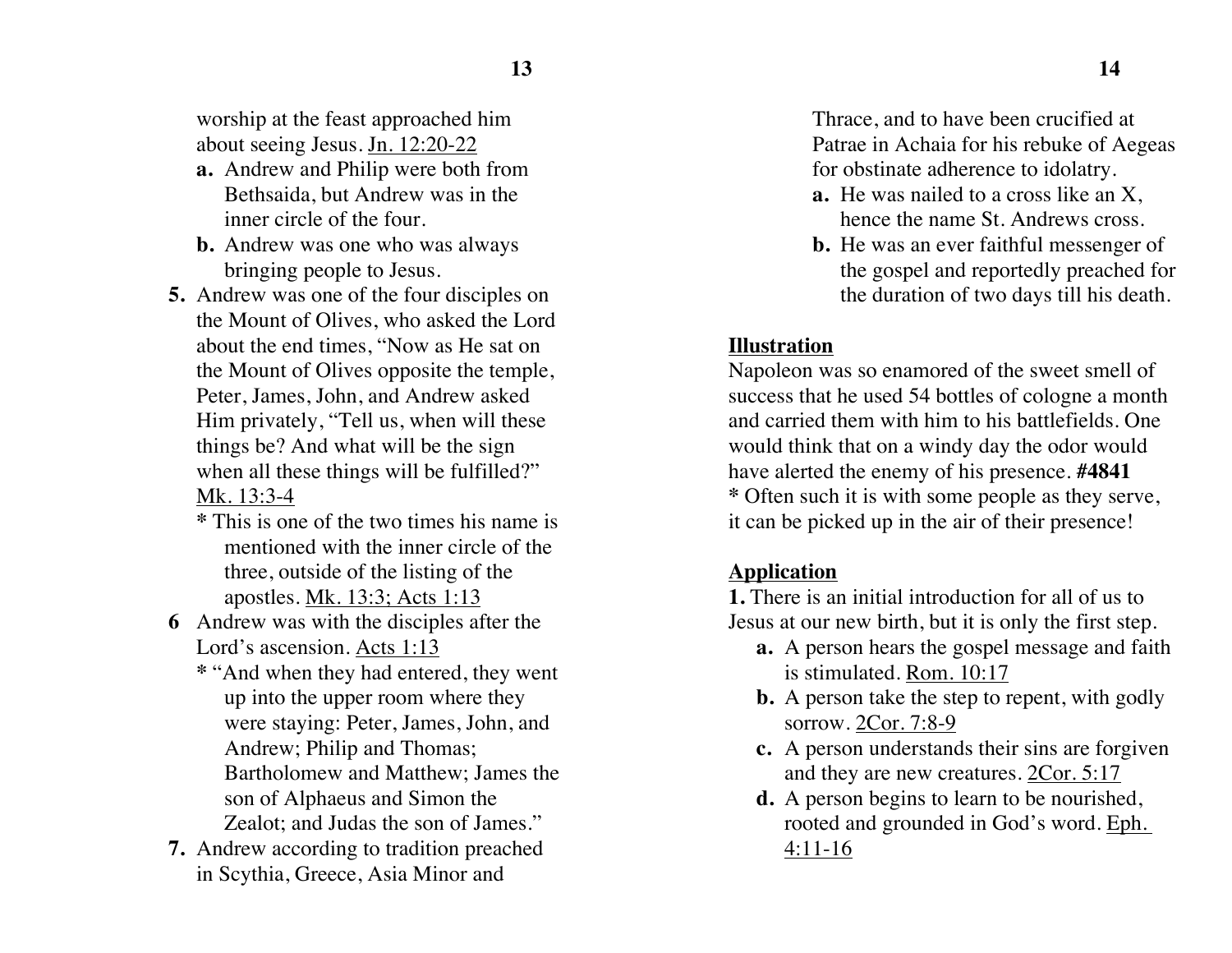**2.** There is the next step as God calls a person to be involved in ministry service, their apprenticeship or internship.

- **a.** God is the one Who calls, puts individuals in the ministry and enables them, just as He did when Jesus called the twelve. 1Tim. 1:12
- **b.** God is the one Who appoints preachers and teachers to the ministry. 1Tim. 2:7
- **c.** God distributes the necessary gifts as He sovereignly sees fit. 1Cor. 12:18

**3.** There is the affirmation of one's ministry as one is used and going out to others, being approve and tested through time.

- **a.** A person goes from a helper in ministry to a leader within the ministry.
- **b.** A person goes from serving in the church body to ministering to other church bodies by request.
- **c.** A person is recognized by the Christian body as a man or woman who is anointed and called by God.
- **d.** A person is seen as such through the passing of time, the quality of their fruit in their lives and the ministry in the lives of others.

# *This was the call of Andrew!*

# **III. The qualities of Andrew.**

**A.** Andrew was a man of faith, a person who was a leader in spiritual decision making.

- **1.** He had chosen to believe the message of John the Baptist as he went to Bathabara, beyond Jordan. Jn. 1:28
- **2.** He saw himself as an extension of His Master.
- **3.** He did not depend on others for his walk with God.
- **B.** Andrew had a passion for sinners and brought others to Jesus.
	- **1.** Peter his brother.
	- **2.** The lad with the loaves.
	- **3.** Certain Greeks.
- **C.** Andrew had humility, he did not mind being second to his brother Peter.
	- **1.** Even though he brought him to Jesus.
		- **a.** There could have been competitive rivalry.
		- **b.** There could have been envy and jealousy.
		- **c.** There could have been an attempt to divide the group.
	- **2.** Even though he was in the inner circle.
		- **a.** He was not in the Lord's inner circle, Peter, James and John.
		- **b.** He could rest in his call and privilege.
		- **c.** He could be content.
	- **3.** Even though his brother Peter was constantly blowing it.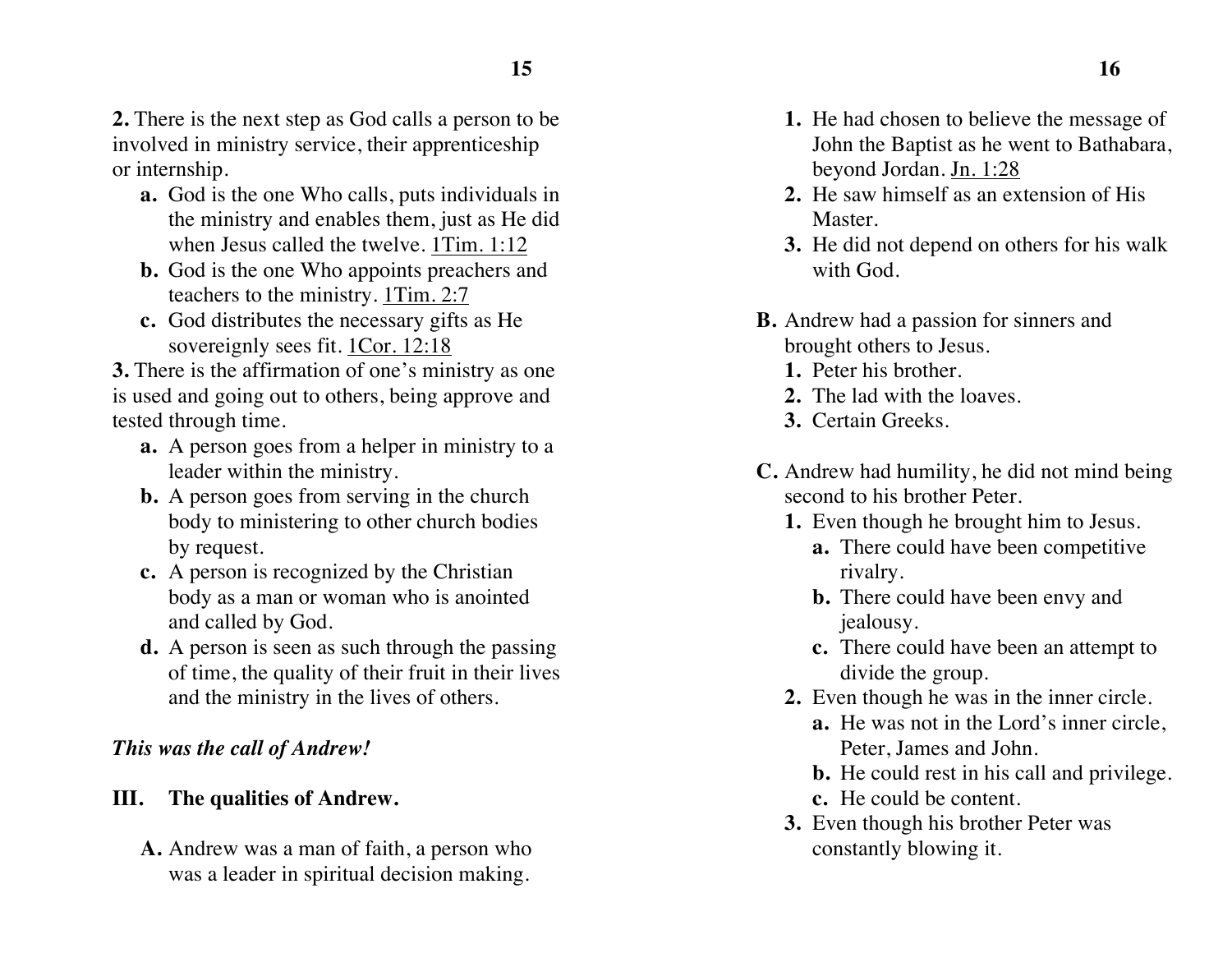- **a.** He could have easily pointed out his errors constantly.
- **b.** He could have used circumstances to exalt himself by putting down Peter.
- **D**. Andrew was a very secure and stable individual.
	- **1.** He did not need to be first nor mind being second, as we have stated.
	- **2.** He walked in humility excepting his place, being protected by the ugliness of pride, jealousy or envy.
		- **\*** Not that he did not have the potential, that it was automatic or that he never had to deal with it and check it!
	- **3.** He could rest in his service and not be anxious.
	- **4.** He could enjoy the gifts and help of others, but never feeling threatened.
	- **5.** It has been said that if Peter is the father of the Pentecostal converts, then Andrew is the spiritual grandfather, for he brought his brother Peter to Jesus.

### **Illustration**

On one of the New Hebrides in the South Pacific is the lonely grave of a Presbyterian missionary, the Rev. John Geddie. A marble slab bears the following inscription:

"When he came here, There were no Christians; When he went away, There were no heathen." **#3476**

## **Application**

**1.** Are you a person of faith, living up to the measure of faith God has given to you or are you lagging behind? Rom. 12:3

- **a.** Playing it safe all the time is not faith, but foolishness.
- **b.** Stepping out when God is not leading is foolishness also.
- **c.** Wisdom is stepping out when God is speaking, one step at a time.

**2.** Do you have passion for the lost or are you indifferent, if you have passion for the lost, you are wise? Prov. 11:30

- **a.** Do you share with others about Christ when the Lord leads or there is an opportunity?
- **b.** Do you go out of your way to share or do you go out of your way not to share?
- **c.** Do you know how to share Christ with others?

**3.** Do you have to be number one and noticed like the Pharisees or can you be what God has called you to be? Matt. 6

- **a.** Identify your gift or gifts.
- **b.** Cultivate and develop your gift by serving.
- **c.** Let your service be unto the Lord and not man, faithfully and without complaining or robbing God glory.